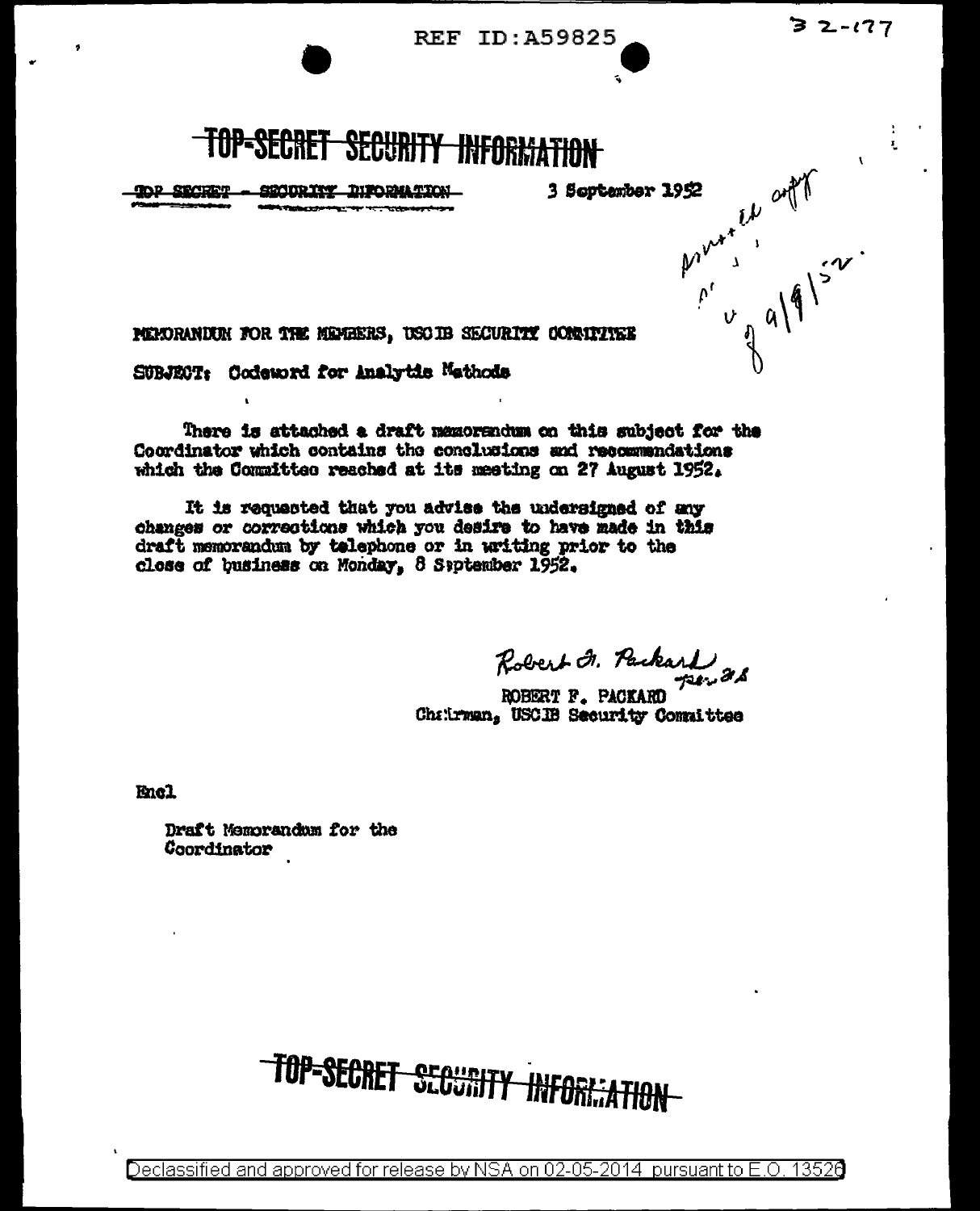**REF ID: A59825** D R A F T mp spa

3 Santanber 1952

**WEDRANDING FOR THE USODE COORDINATOR** SUBJECT: Codmord for Analytic Mathods

1. Reference is made to the manorandum on this subject from the Coordinator to SECORM dated 15 Jeanuary 1952 and 16 July 1952 and to SECON's interim report to the Coerdinator of 5 May 1952.

2. The Security Committee has resonsidered this problem in the light of the recent momorandum from the Coordinator and has reached the conclusions which are outlined below. These conclusions differ in part from those contained in the Committee's interim report to the Coordinator.

3. The Committee has concluded that, within the CONDN'T field, cryptanalytic methods and techniques can be protected adequately, if handled in accordance with the existing provisions for the protection of Special Intelligence and Traffic Intelligence, as appropriate. It is felt that the establishment of a separate category or sub-category of COMBIT and the use of a separate codeword for cryptanalytic methods and techniques is not necessary, and would not necessarily afford additional security protection. As a corollary, it is falt that this is equally true as it would apply to the protection of COMINT products. These views are based on the following factors.

## TOP-SECRET SECURITY INFORMATION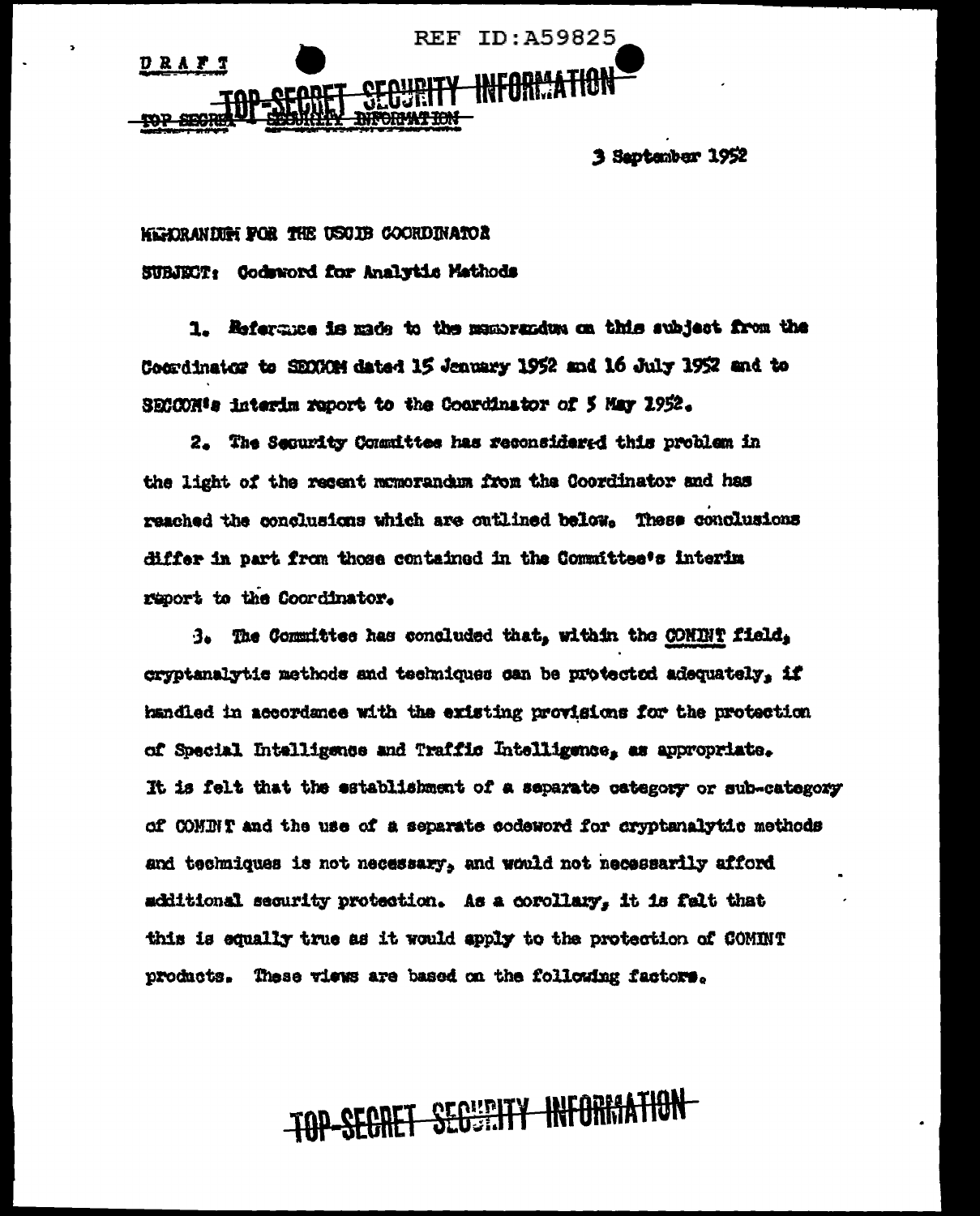**REF ID: A59825 SRORE** 

> a. Security protection of information concerning dryptenalytic mathods and techniques wat rest primarily on proper control over the distribution of this information, i.e: strict application of the Whend-to-know". This principle applies equally and is as applicable in the field of mathods and techniques as in the field of CONDAT production.

> b. Information conserning methods and techniques is not entirely separable from information contained in products. This is particularly true as regards Traffic Intelligence. It would not be possible to create a separate package for all information dealing exclusively with methods and techniques. The resulting overlap would be confusing and could not be handled properly by the use of either a methods codeword or a products codeword for information in this area of overlap.

c. There is no need for producing personnel in AFSA or for consumer agencies to receive information dealing with mothods and techniques except in those specific instances where that information is prerequisite to proper intelligence use of COMINT products. Nor is it negessary for cryptanalysts to receive COMINT products save in those specific instances where the

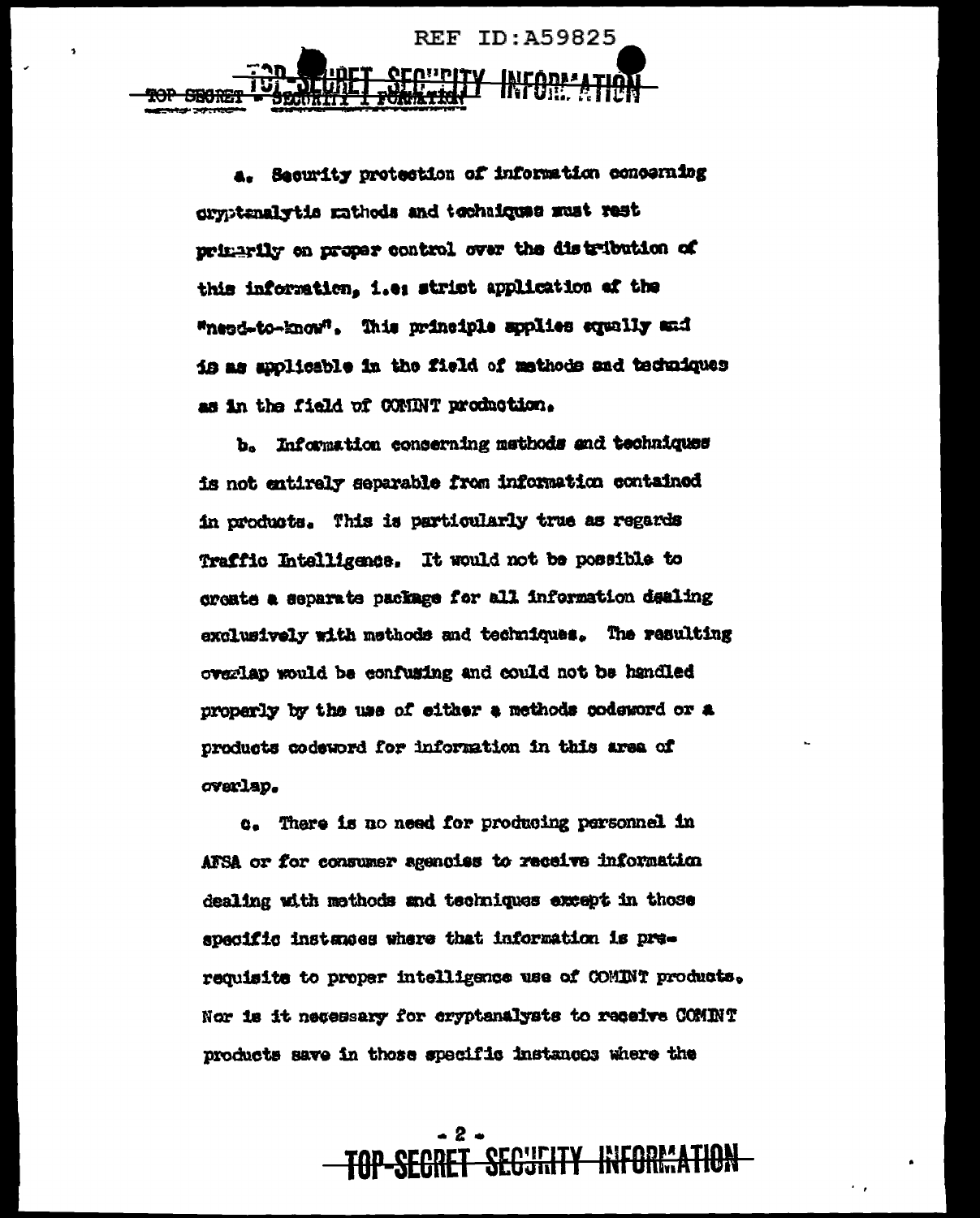information contained in these products is prerequisite to their analytic tasks. These distinctions can be enforced adequately within the framework of existing codewords. as indeed they appear to be at present.

 $REF$ 

ID: A59825

4. Indostrination for Special Intelligence or Traffic Intolligence does not require that, on the one hand, the content of COMINT products be divulged to persons concerned only with mothods and techniques or . that, on the other, methods or techniques be divulged to persons conserned only with the production of endproducts. Indoctrination required only that all persons be instructed as to the nature of COMINT activities. the security practices governing them and the specific tasks to which they are assigned.

4. The Committee has concluded that, in the communications security (COMSEC) field, optimum security protection for cryptenalytic methods and techniques would be realised by application of the existing security practices for Special Intelligence or Traffic Intelligence, as appropriate, wherever this information (a) involves references to foreign communications or (b) is similar to those used. or likely to be used, in the COMINT field. As a corollary, it is felt that COMINT products would be adequately protected within the COMSEC field under such an arrangement. These views are based on the following factors:

### TOP-SECRET SECURITY INFORMATION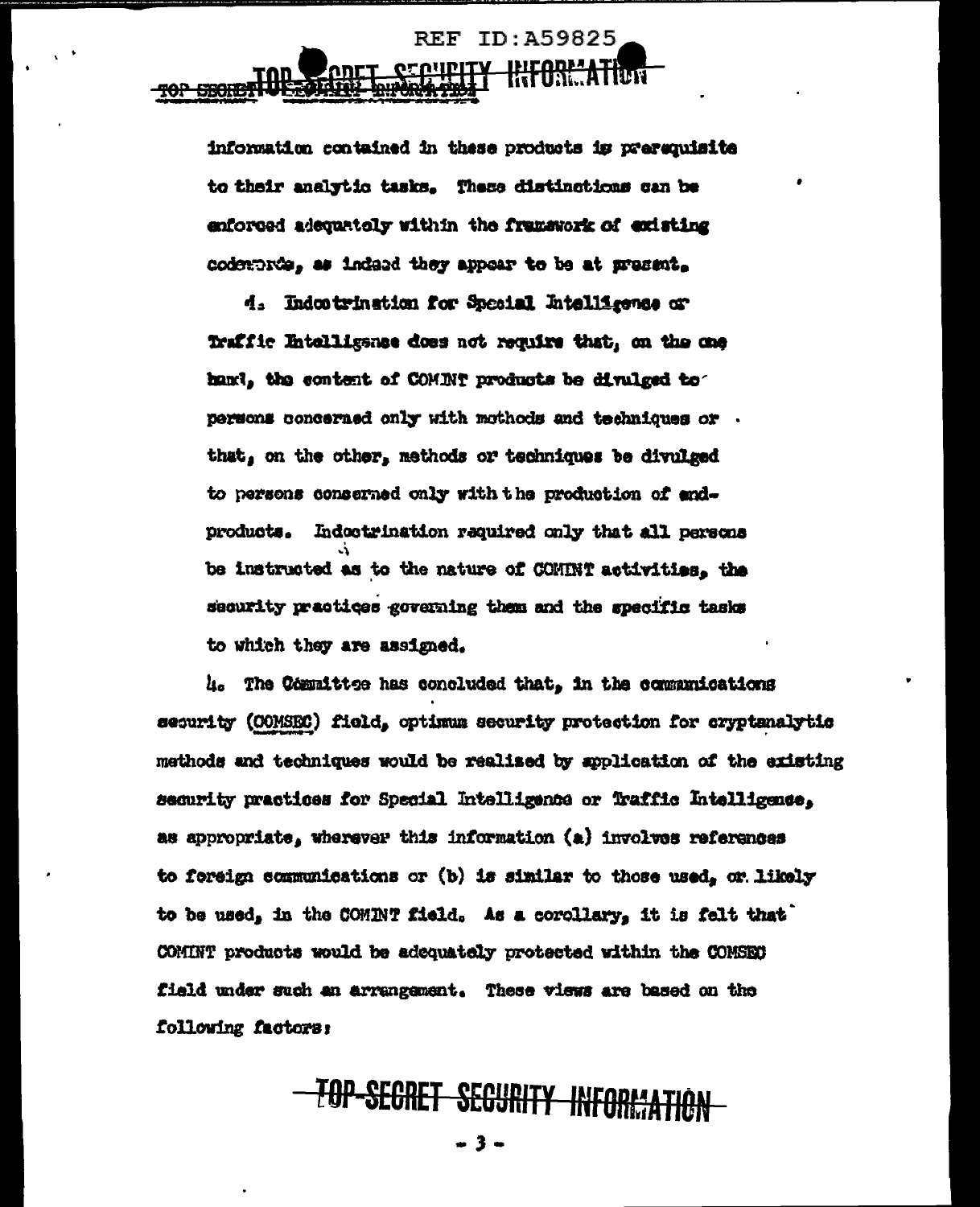a. The Coordinator's memorandum of 16 July indicates that COMINT neactices are not derogated by the presunt means of handling cryptenalytic methods and techniques in the COMSEC field and that the security protection of COMINT products would not be threatened by application of COMINT practices to the handling of cryptanalytic methods and techniques in the COMSEC field.

**SECRET SECTRITY INFORMATION** 

<del>SECHRITY</del>

b. No unique security practice or separate use of a codavord for the protection of methods and techniques. similar to that applied in the COMINT field, has been evolved or suggested for the COMSEC field.

c. Use of the present COMINT codewords in the COMSEC field would be consistent with those provisions of Appendix B of the BRUSA Agreement which state that technical matter appertaining to the production of Special Intelligence or Traffic Intelligence shall be designated by the appropriate codewords and that communications which reveal actual success, progress or process in the production of Special Intelligence or Traffic Intelligence shall bear the appropriate codewords.

d. Application of the present COMINT codewords to methods and techniques in the CONSEC field would be consonant with British practice save in those instances

## <del>-TAP-SEGAET SEGURITY INFORMATION</del>